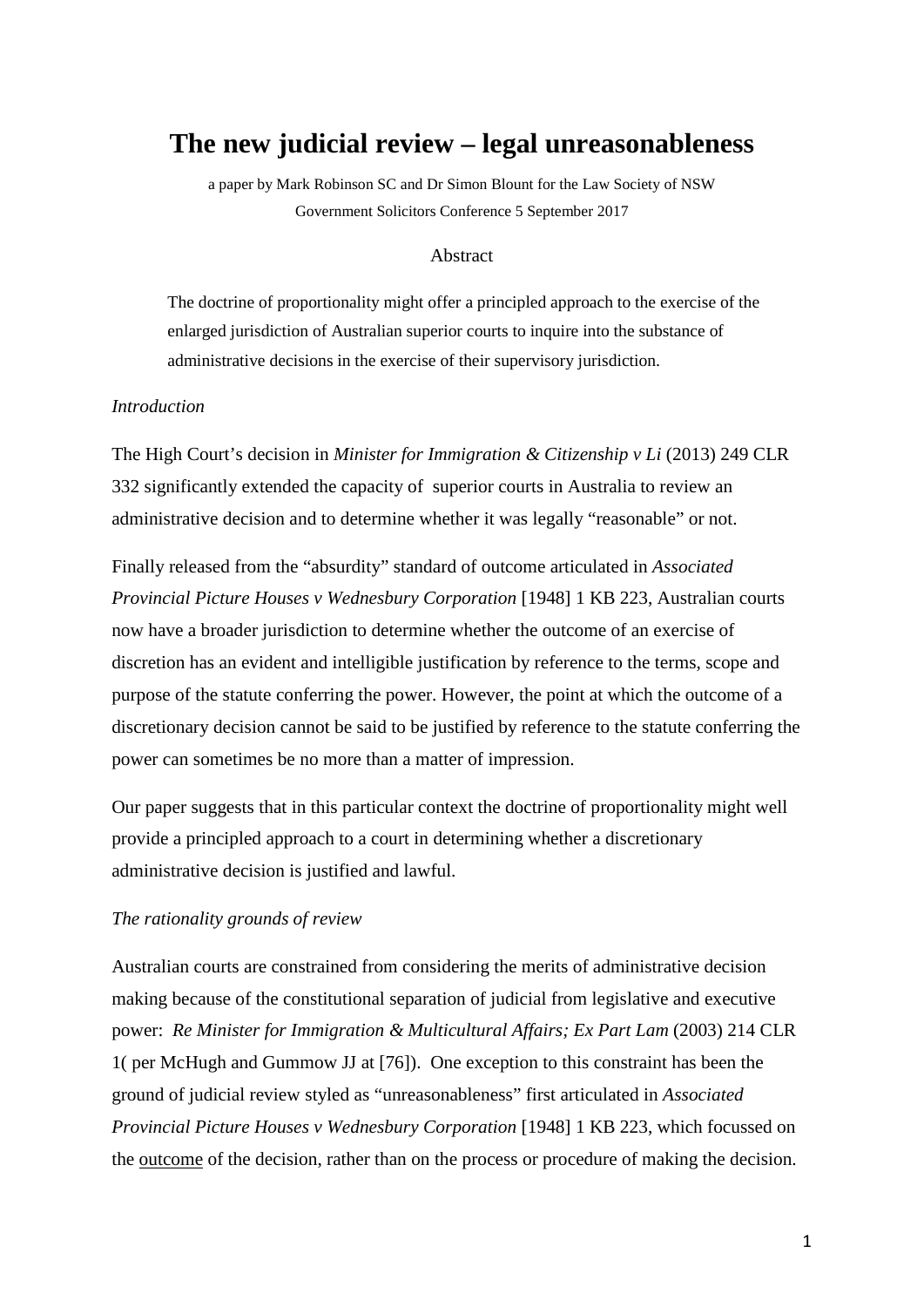In England and Wales, the test of *Wednesbury* unreasonableness has been stated as that the impugned decision must be: "objectively [so] devoid of any plausible justification that no reasonable body of persons could have reached [it]: *Bromley London Borough Council v Greater London Council* [1983] 1 AC 768 (at [821]); and the impugned decision had to be "verging on absurdity" in order for it to be vitiated: *Puhlhofer v Hillingdon London Borough Council* [1986] 1 AC 484.

This stringent test has been applied in Australia. In *Prasad v Minister for Immigration* (1985) 6 FCR 155, the Federal Court of Australia considered the ground, now codified in section s 5(2)(g) of the *Administrative Decisions (Judicial Review) Act* (1977) (Cth). The Court held that in order for invalidity to be determined, the decision must be one which no reasonable person could have reached (at 167) and to prove such a case required "something overwhelming" (at 168). It must have been conduct which no sensible authority acting with due appreciation of its responsibilities would have decided to adopt (page 168.3), and when "looked at objectively… so devoid of any plausible justification that no reasonable body of persons could have reached them" (at 168).

A decision which fails to give proper weight to a relevant factor may also be challenged as being unreasonable: *Minister for Aboriginal Affairs v Peko Wallsend Ltd* (1986) 162 CLR 24 per Mason J (at 41). But the ground of judicial review is generally considered one of last resort, as courts are reluctant to embark on an exercise which could seem to come close to reviewing a decision on its merits. In *Li*, Gaegler J said (at [113]) that judicial determinations of *Wednesbury* unreasonableness have been "rare", although statistically, the *Wednesbury* unreasonableness ground has been taken in Australia fairly frequently (in 19% of cases – (*Douglas and Jones's Administrative Law*, 5<sup>th</sup> edn, Roger Douglas, Federation Press page at 470)). However, almost all the cases were determined on another ground of judicial review.

The "illogical and irrational ground" of judicial review was also initially treated with suspicion by Australian courts. In *Minister for Immigration and Multicultural Affairs v Eshetu* (1999) 197 CLR 611 (at [40]) the plurality suggested that the ground might be no more than an emphatic way of expressing disagreement with the decision. However, in *Re Minister for Immigration & Multicultural Affairs; Ex Parte Applicant S20/2002 (2003) 77* ALJR 1165 in circumstances where the bifurcated *Migration Act 1958* (Cth) (temporarily) expressly forbade reliance on *Wednesbury* unreasonableness as a ground of judicial review to challenge a migration decision, the High Court accepted a plea of illogicality and irrationality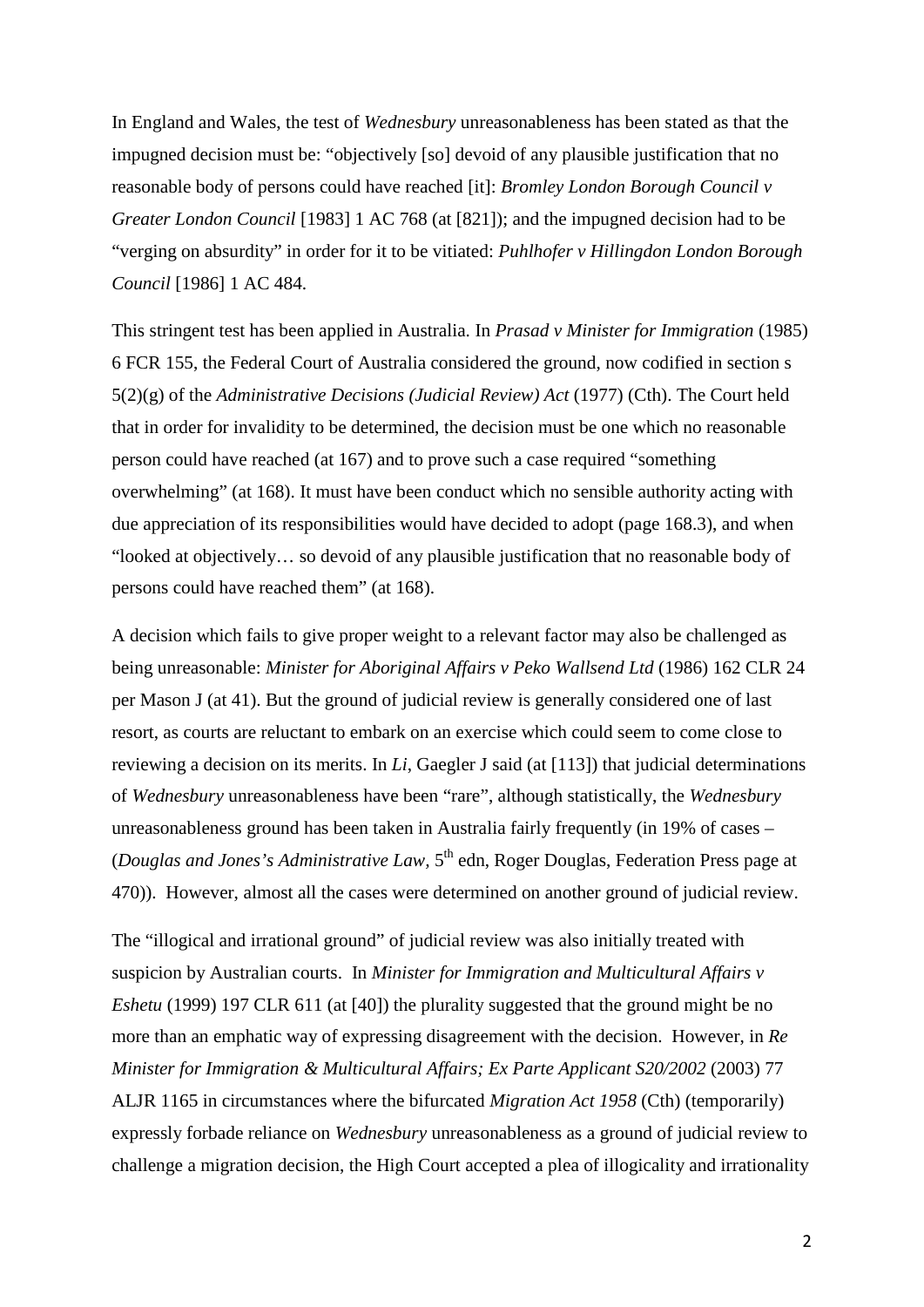as constituting an independent ground of judicial review, although it found the ground was not made out on the facts. *Minister for Immigration & Multicultural Affairs v SLGB* (2004) 78 ALJR 992 per Gummow and Hayne JJ (at [37]-[38]), in which the appellant was successful, extended application of that ground to a decision maker's satisfaction as to the existence of a jurisdictional fact. In *WAHP v Minister for Immigration & Multicultural & Indigenous Affairs* [2004] FCAFC 87, although dissenting as to the result, Lee J stated the principle in these terms (at [7]):

A determination that is *based* on illogical or irrational findings or inferences of fact may be shown to have no better foundation than an arbitrary decision and accordingly the review process will be unfair and will not have been conducted according to law… Illogical or irrational findings or inferences of fact upon which a determination is based become examinable as part of the matter that is subject to judicial review pursuant to the application for a prerogative or constitutional writ.

At this point, a principled difference between *Wednesbury* unreasonableness on the one hand and illogicality and irrationality on the other appeared to remain in that in the former, the Court exercised supervision of the quality of the discretionary outcome of the decision maker, whereas in the latter the Court supervised the quality of the procedure.<sup>[1](#page-2-0)</sup>

In *Minister for Immigration & Citizenship v SZMDS* (2010) 240 CLR 611 the High Court again considered the ground of illogicality and irrationality in respect of a jurisdictional fact, but it split on the question of whether a remedy sounded for procedural irrationality and illogicality, or irrationality and illogicality of outcome. The view of Heydon J and the joint judgment of Crennan and Bell JJ (at [131]) was that a remedy should be given for serious irrationality in procedure, regardless of the outcome. However, the view of Gummow ACJ and Kiefel J (as her Honour then was), was that whether or not there was irrationality in the procedure, no remedy sounded if the outcome was reasonable (at [27])**.** The significance of the decision was that despite the effort of Gummow ACJ and Kiefel J to fashion a careful distinction between fact review and review of jurisdictional facts, they appeared to suggest that a remedy for an illogical and irrational decision may also be conditioned only by its outcome.

<span id="page-2-0"></span><sup>1</sup> Aronson, <sup>M</sup> Matthew Groves and Greg Weeks, *Judicial Review of Administrative Action and Government Liability* (Thomas Reuters (Professional) Australia Limited, 6th ed, 2017) 264 [4.710].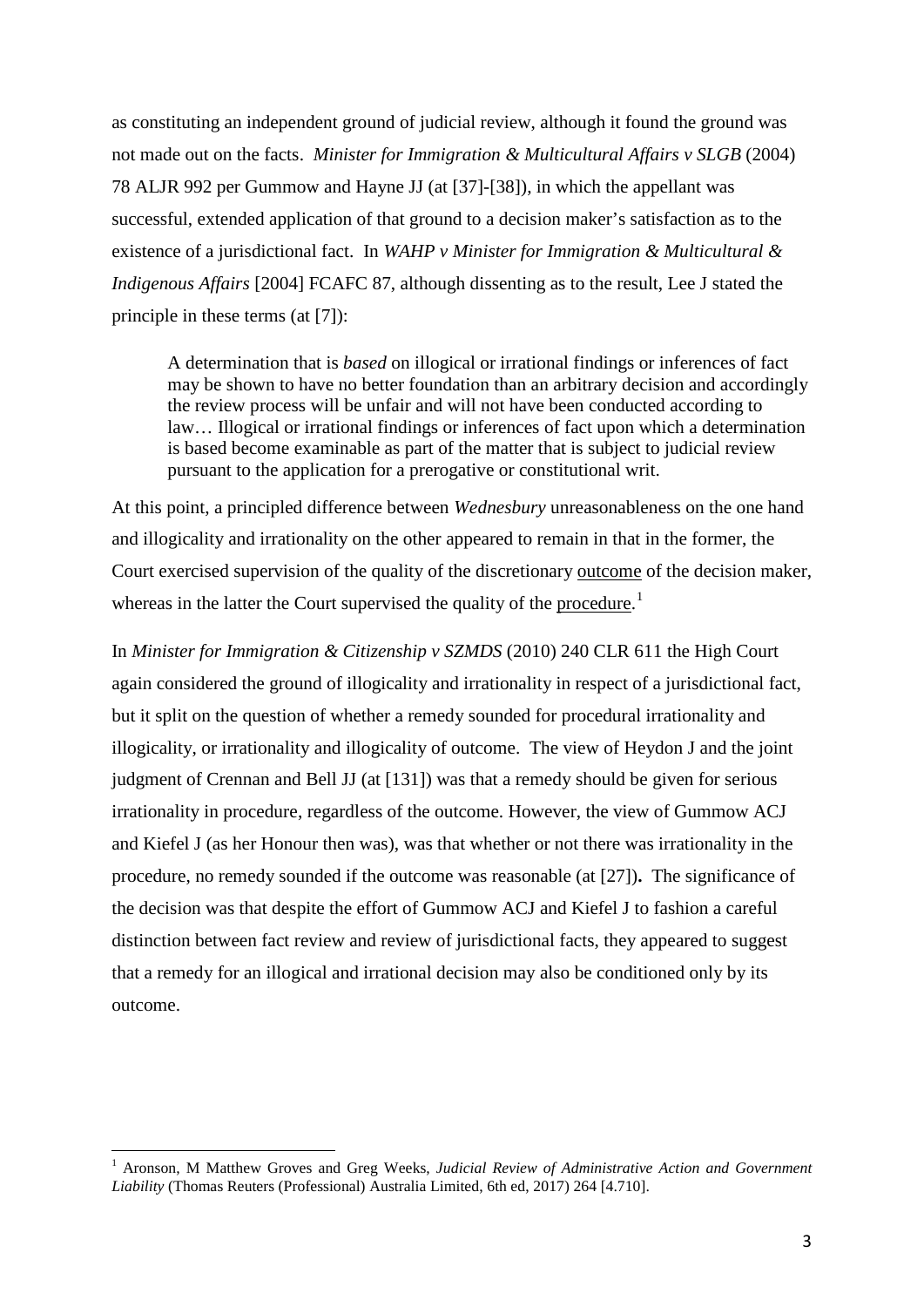# *The legal unreasonableness ground of review*

The High Court has long held that a decision-maker must exercise a discretionary power reasonably, either because the legislature is taken to intend that the discretion must be exercised reasonably: *Kruger* (1997) 190 CLR 1 (per Brennan CJ at [36]); *Attorney-General (New South Wales) v Quinn* (1990) 170 CLR 1 (per Brennan J at [36]), or because of the necessary construction of the statute giving the discretionary power: *Abibi v The Commonwealth* (1999) 197 CLR 510 (per Gaudron J at [116]).

In *Minister for Immigration & Citizenship v Li* (2013) 249 CLR 332, the applicant's entitlement to an Australian visa turned on the assessment of her skills as a cook. The applicant had undertaken two assessments of her ability. The second assessment was unfavourable and the applicant challenged the assessment for error. The Migration Review Tribunal decided that the applicant had had sufficient time to demonstrate compliance with the conditions of her visa and it refused a two week adjournment to wait for the result of the review of her skills assessment. It rejected her application for a visa, relying on the second unfavourable assessment.

The plurality confirmed in *Li's case* (at [63], [68]) that in the case of a discretionary decision there is a presumption of law that discretionary power will be exercised reasonably and added that the legal standard of unreasonableness in discretionary matters was not limited to *Wednesbury* unreasonableness.

Even where reasons have been provided, they may lead to a conclusion that a decision lacks an inevitable and intelligible justification. The plurality also said (at [76]), agreeing with Mason J in *Peko Wallsend* (at 41- 42), that there was a close analogy between judicial review of administrative action and appellate review of judicial discretion:

It was said in *House v The King* [(1936) 55 CLR 499] that an appellate court may infer that in some way there has been a failure to properly exercise the discretion 'if upon the facts the result is unreasonable and plainly unjust'. The same reasoning might apply to the review of the exercise of a statutory discretion where unreasonableness is an inference drawn from the facts and from the matters falling for consideration in the exercise of the statutory power.

Gageler J agreed (at [105]):

Review by a court of the reasonableness of decision made by another repository of power is concerned mostly with the existence of justification, transparency and intelligibility within the decision-making process but also with weather the decision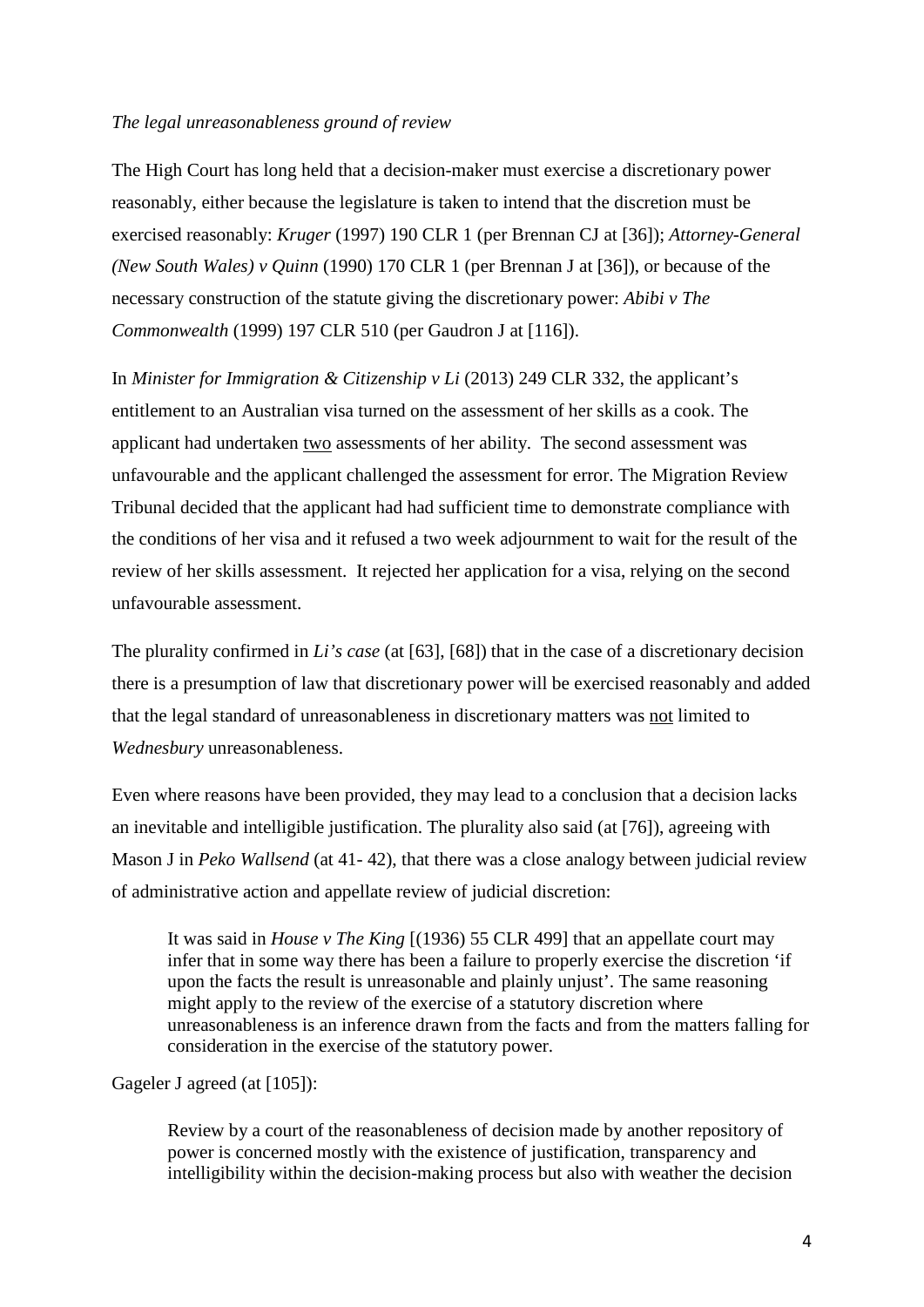falls within a range of possible, acceptable outcomes which are defensible with respect to the facts and law.

French CJ (at [19] and [28]) held that the decision of the tribunal was infected by jurisdictional error because, despite the *Migration Act 1958* (Cth) codifying the requirements of procedural fairness applying to decisions made under the Act, the tribunal failed to afford procedural fairness at common law by not granting an adjournment, and the decision was also *Wednesbury* unreasonable because the statutory grant of decisional freedom could not be construed as sanctioning a decision that was arbitrary or capricious or lacked common sense.<sup>[2](#page-4-0)</sup>

The decision in *Li's case* has been explained and followed in two decisions of the Full Court of the Federal Court. In *Minister for Immigration and Border Protection v Singh* (2014) 231 FCR 437 the court held that legal unreasonableness is invariably fact dependent and it can attach to the unreasonableness of the process or to the unreasonableness of the result. The court explained this last conclusion, which appears to reconcile the views expressed in *SZMDS,* by considering the administrative reality that some decisions are supported by reasons, and some are not.

[44] ... legal unreasonableness can be a conclusion reached by supervising court after the identification of an underlying jurisdictional error in the decision-making process… However legal unreasonableness can also be outcome focused, without necessarily identifying another underlying jurisdictional error. …[45] In circumstances where no reasons for the exercise of power, or for a decision, are produced, all a supervising court can do is focus on the outcome of the exercise of power in the factual context presented, and assess, for itself, its justification or intelligibility….Where there are reasons, and especially where a discretion is being reviewed, the court is able to follow the reasoning process of the decision-maker through and identify the divergence, or the factors, in the reasons said to make the decision legally unreasonable… [47]… Although it is not necessary for the purposes of this appeal to resolve the question whether those should be seen as two different kinds of review and what might flow from that, we are inclined to the opinion that, where there are reasons for the exercise of a power, it is those reasons to which a supervising court should look in order to understand why the power was exercised as it was… [48] … unlike some other grounds for review of the exercise of power, the reasoning process in review for legal unreasonableness will inevitably be fact dependent… any analysis which involves concepts such as 'intelligible justification' must involve scrutiny of the factual circumstances in which the power comes to be exercised….

<span id="page-4-0"></span><sup>&</sup>lt;sup>2</sup> See: Naylor A, 'Recent Decisions Regarding Unreasonableness, Irrationality and Other Grounds for Judicial Review' (Paper presented at Administrative Law in Action, UNSW CBD Campus, 20 November 2013) page [53].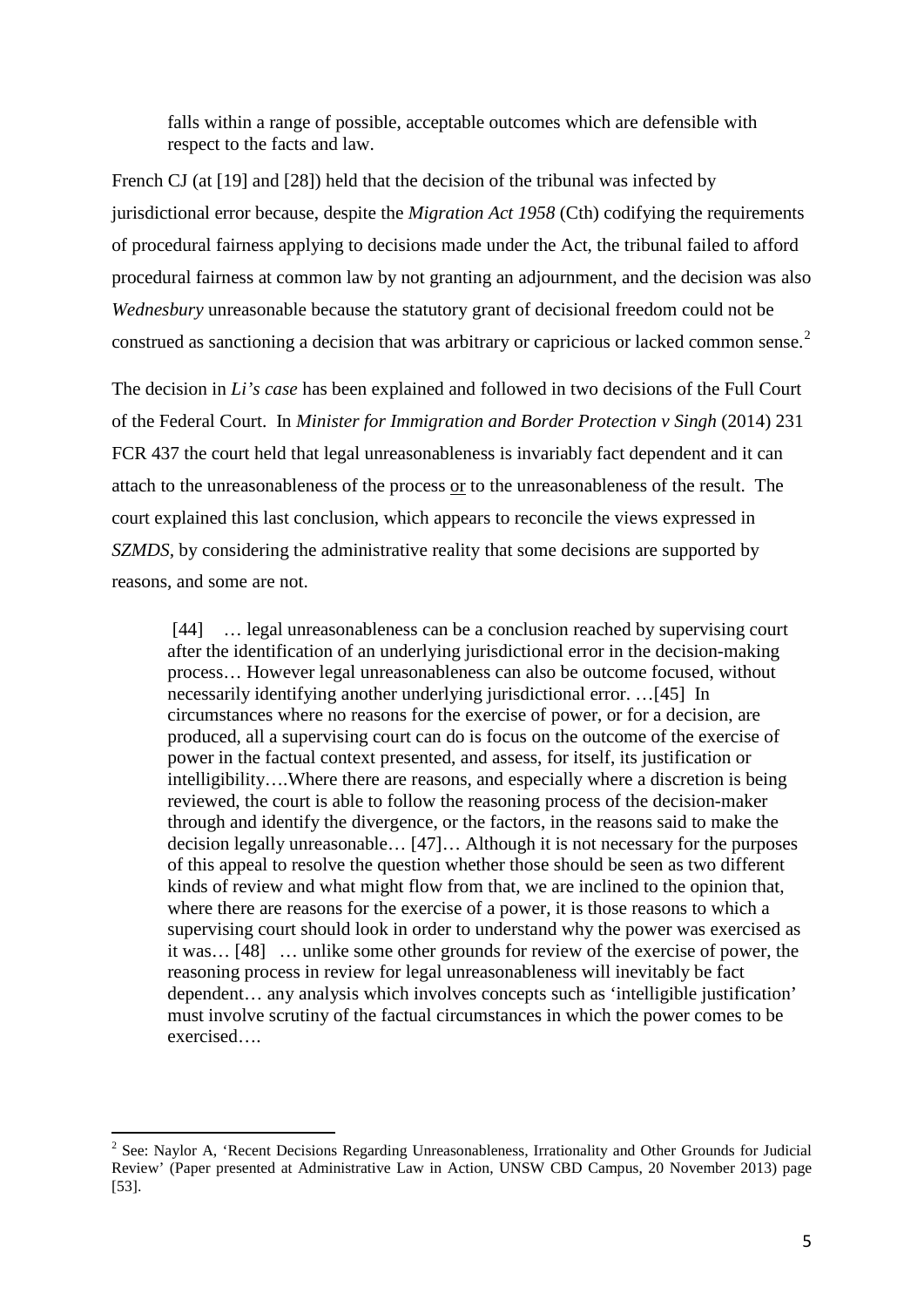In *Minister for Immigration and Border Protection v Stratton* (2016) 237 FCR 1, the Full Court summarised the principles expressed in *Singh* and expressly rejected the view that the ground of legal unreasonableness was unprincipled (at [92]):

… the Court's role [remains] strictly supervisory. It is concerned with determining whether there has been a lawful exercise of power having regard, in particular, to the terms, scope and purpose of the statute conferring the power. In circumstances where reasonable minds might differ about the outcome of, or justification for, the exercise of power, or where the outcome falls within the range of legally and factually justifiable outcomes, the exercise of power is not legally unreasonable simply because the Court disagrees, even emphatically, with the outcome or justification. If there is an evident, transparent and intelligible justification for the decision …or if the decision is within the 'area of decisional freedom' of the decision-maker, it would be an error for the Court to overturn the decision simply on the basis that it would have decided the matter differently.

Despite the Full Court's insistence that there was a principled basis on which the outcome of a decision may be characterised as reasonable or not, the point at which the outcome of a discretionary decision cannot be said to be justified by reference to the statute conferring the power remains (at least to some extent) a matter of impression.

# *Proportionality*

In *McCloy v New South Wales* (2015) 357 CLR 178 the court considered the question of whether New South Wales legislation capping political donations, prohibiting political donations from property developers and restricting indirect campaign donations was invalid for infringing the freedom of political communication implied in the Commonwealth *Constitution*. The majority applied a proportionality test of "suitable", "necessary" and "adequate in its balance" to determine whether the impugned legislation was reasonably appropriate and adapted to advance its object. The majority's approach was cautious:

[3] …proportionality in Australian law describes a class of criteria which have been developed by this Court over many years to determine whether legislative acts *or administrative acts* within the constitutional or legislative grant of power under which they purport to be done. … criteria have been applied to purposive powers; to constitutional legislative powers…to incidental powers…; and to powers exercised for a purpose authorised by the constitution or a statute, which may limit or restrict the enjoyment of a constitutional guarantee, immunity or freedom, including the implied freedom of political communication. … [4] [But this] does not involve a general acceptance of the applicability to the Australian constitutional context of similar criteria as applied in the courts of other jurisdictions. It does not involve the acceptance of the application of proportionality analysis by other courts as methodologically correct. [our emphasis]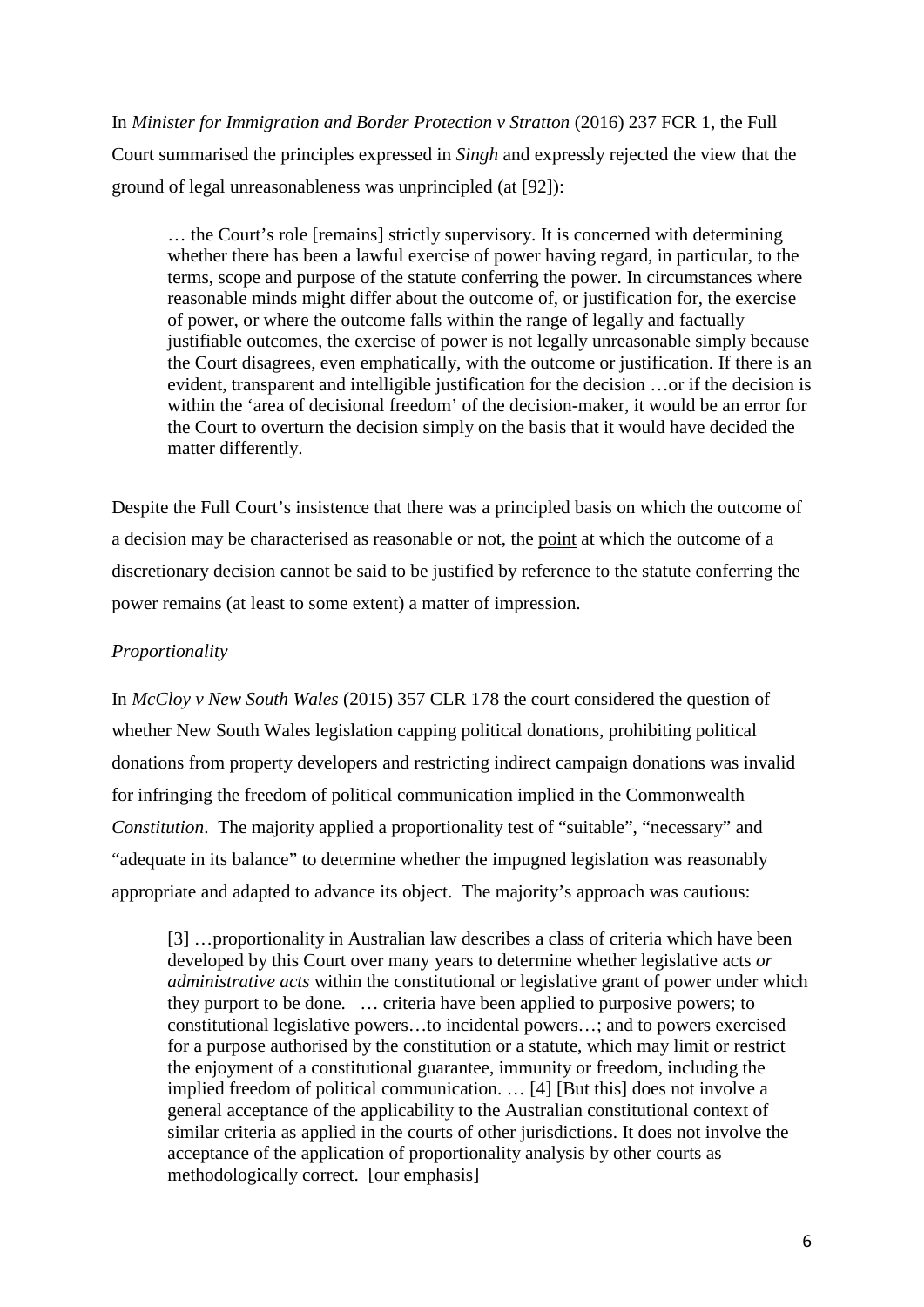Nevertheless, the majority's express reference to "administrative acts" suggests a potential for the doctrine of proportionality to play a role in judicial review.

The majority in *McCloy* (at [79]) propounded "at least a three stage test" of proportionality, although it referenced decisions of the Supreme Courts of the United Kingdom and Canada - *Bank Mellat v Her Majesty's Treasury (No 2)* [2014] AC 700 and *R v Oakes* [1986] 1 SCR 103 respectively, as authority for the proposition that there might be four stage test. The test of "structured proportionality" is, first, whether the impugned decision is in pursuit of a legitimate object ("legitimacy"); second, whether the means for pursuing the legitimate object are rational, fair and not arbitrary ("suitability"); third, whether alternative strategies could and should have been chosen which would intrude less on the affected individuals rights ("necessity"); and fourth whether even a minimally intrusive limitation is permissible in pursuit of the legitimate end ("balance").<sup>[3](#page-6-0)</sup>

Proportionality review is now well established in the United Kingdom to the extent that administrative decisions are challenged for breach of the *Human Rights Act.* It is apparent that proportionality is a more intrusive general standard than the currently available common law grounds of review impugning the outcome of a decision. This is demonstrated in the United Kingdom decision of *R v Ministry of Defence; Ex Parte Smith* [1996] QB 517*,* in which Smith challenged her dismissal from the Royal Air Force on the basis of her sexuality. Smith failed at common law on a plea of irrationality but succeeded in the European Court of Human Rights which allowed her appeal on a test of proportionality under the human rights legislation.

In Australia, as articulated by the majority in *McCloy*, proportionality analysis has so far been confined to questions of constitutional law (and even then, only to "purposive powers" in the Constitution): see also *Rowe v Electoral Commissioner* (2010) 243 CLR 1 at [131], per Kiefel J at [458]. It is applied to gauge the sufficiency of connection between the purpose of a head of constitutional power and a law, not the extent to which a law may affect individual rights,<sup>[4](#page-6-1)</sup> although the High Court has left open the possibility that proportionality analysis

<span id="page-6-0"></span><sup>3</sup> *McCloy v New South Wales* (2015) 357 CLR 178 at [79]-[93]; see also Aronson, Groves and Weeks, above n 1, 377 [6.510]; Boughey J, 'The Reasonableness of Proportionality in the Australian Administrative Law Context' (2015) 43 *Federal Law Review* 59, [72]; Bathurst, The Hon T F 'On to Strasbourg or Back to the Temple? The Future of European Law in Australia Post Brexit' (Paper presented at Sydney CPD Conference,

<span id="page-6-1"></span> $4\overline{B}$  Bathurst, above n 3, 8-9 [21]-[22].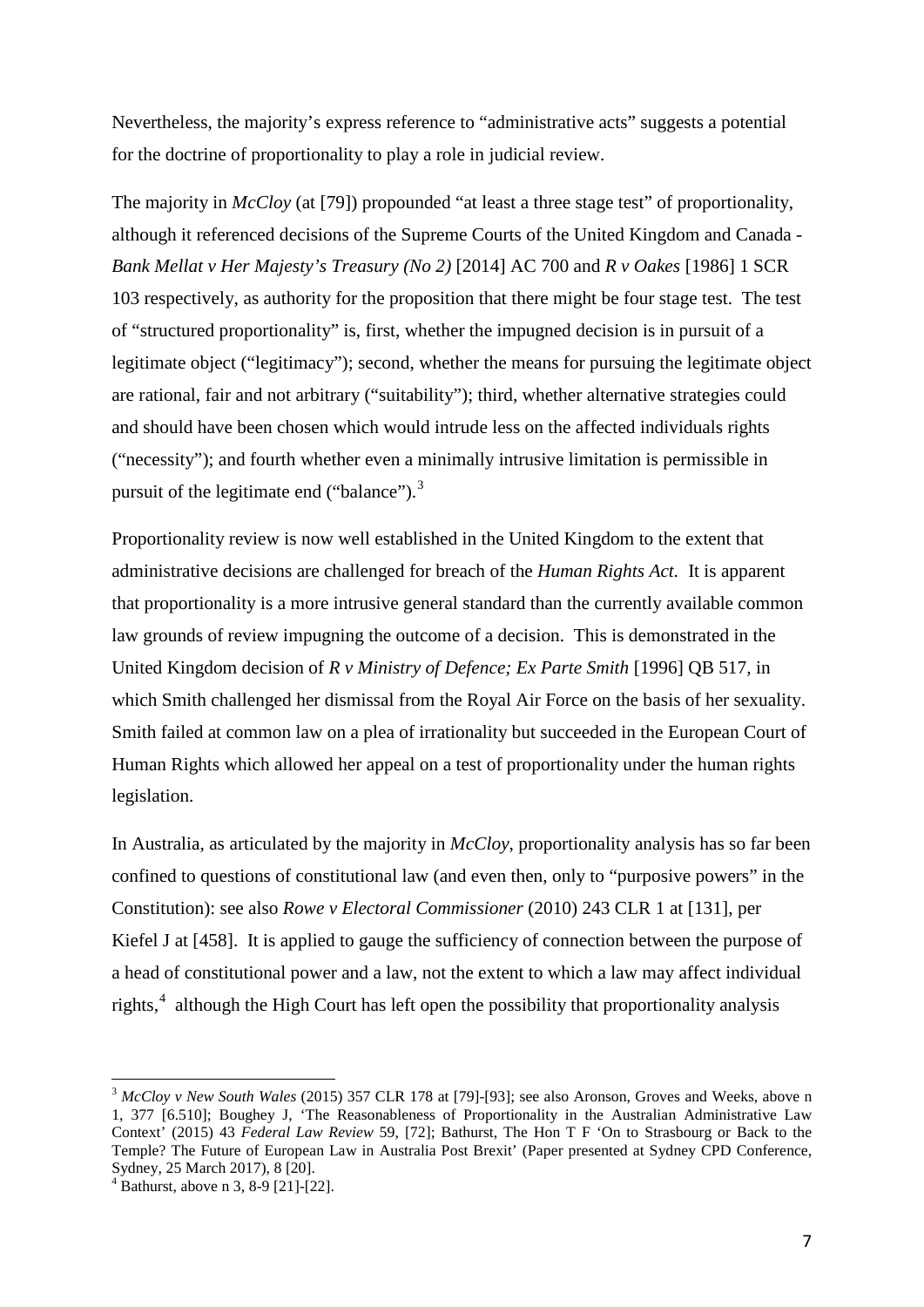might extend to human rights law: *Mulholland v Australian Electoral Commission* (2004) 220 CLR 181 per Gleeson CJ (at [198]).

In Australia, the doctrine of proportionality remains "at the boundaries" of administrative law": *Bruce v Cole* (1998) 45 NSWLR 163 (per Spigelman CJ at 185). However, the more expansive comment made by the majority in *McCloy* recognises that a number of decisions over the years have left open the possibility that proportionality might play a greater role in the determination of administrative law decisions. In *Fares Rural Meat & Livestock Pty Ltd v Australian Meat & Livestock Corporation* (1990) 96 ALR 153 Gummow J (at [50]), sitting as a Federal Court judge, suggested that one of the three 'paradigms' of *Wednesbury*  unreasonableness was that the exercise of the power was out of proportion in relation to the scope of power. In *New South Wales v Macquarie Bank Ltd* (1992) 30 NSWLR 307 (at [321]-[325]), Kirby J held a regulation invalid for not being proportional to the object of the enabling Act, although his Honour's view was not part of the ratio of the decision.

In *Li's case*, French CJ referred to proportionality in the context of the decision maker's area of "decisional freedom" and stated (at [28]) that "… not every rational reason is reasonable. There may be scope for proportionality analysis to bridge the gap between the two concepts". The plurality in *Li* (at [74]) also referred to *Fares Rural Meat*, observing that the application of a proportionality analysis by reference to the scope of the power was the type of unreasonableness under consideration: "an obviously disproportionate response is one path by which a conclusion of unreasonableness may be reached".

Further, in *Singh*, the Full Court held (*obiter* at [77]):

If a proportionality analysis were undertaken …it could be said that the exercise of power to refuse a short adjournment in these circumstances was disproportionate to the Tribunal's conduct of the review to that point, to what was at stake for the first respondent, and what he might reasonably have hoped to secure through a re-mark.

## *Proportionality as a test of legal unreasonableness?*

Proportionality is derived from the civil law. Writing extra-judicially, Bathurst CJ summed up the tension involved in incorporating a civil law doctrine into the common law:

Civil law principles are thought to derive from natural law and in that sense to be static and inflexible, while common law principles have been described as working hypotheses and kaleidoscopic, in the sense that they are in a constant state of change in minute particulars. The concern associated with foreign intrusions of principle has been aptly summarised by Justice Douglas of the Queensland Supreme Court 'is the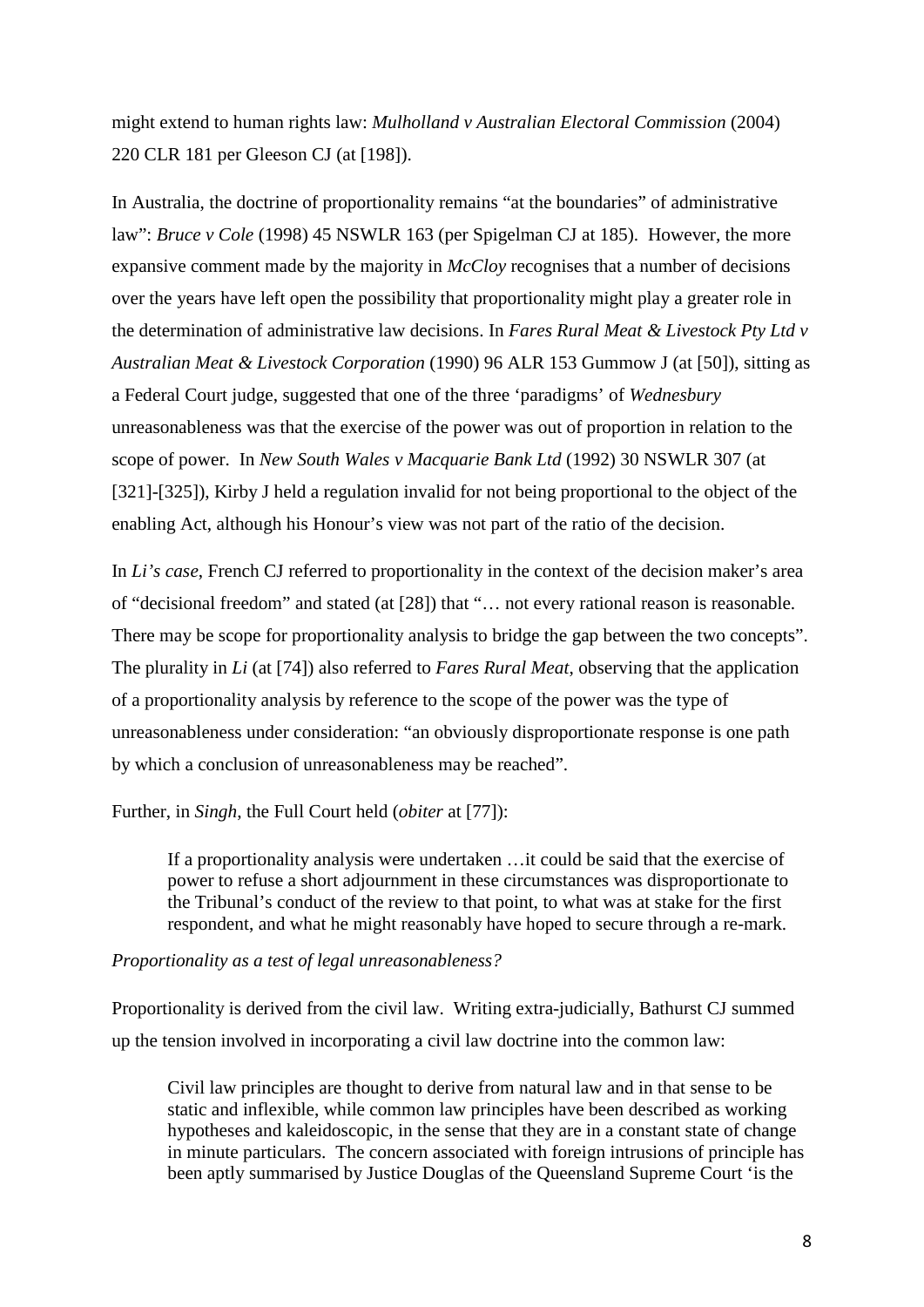genius of the common law expressed in its propensity for bottom-up reasoning in danger of being replaced by a form of procrustean top-down reasoning?<sup>[5](#page-8-0)</sup>

Hooper describes the difficulties English courts have experienced transitioning structured proportionality from its application to European Rights legislation to the common law more generally.<sup>[6](#page-8-1)</sup> Hooper acknowledges that structured proportionality may appear to systematise a court's approach to determining whether the substance of an administrative decision is lawful, but suggests that when looked at closely, the stages of structured proportionality, particularly the last stage, involve the court in making a "multitude of policy decisions".<sup>[7](#page-8-2)</sup> Further, Boughey makes the point that the application of proportionality in common law jurisdictions is best adapted to resolving questions of whether individual rights have been infringed by reference to written Bills of Rights, and that it is only subsequent to *Human Rights Act* in the UK, which required courts to have regard to Strasbourg jurisprudence when a Convention right was engaged, and human rights legislation in Canada and New Zealand, that courts in these jurisdictions have begun engaging in proportionality review.<sup>[8](#page-8-3)</sup> Australia, lacking a bill of rights against which administrative action can be measured provides infertile ground for the application of the doctrine of proportionality.

#### *Conclusion*

It would be wrong to suggest that proportionality analysis is, at this moment, an accepted or established tool of Australian administrative law jurisprudence. In *Gaynor v Chief of the Defence Force (No 3)* (2015) 237 FCR 188, for instance, rule 85 of the *Defence (Personnel) Regulations* 2002 (Cth) provided that an army officer's service could be terminated if the relevant commanding officer was satisfied that the retention of the officer was not in the interests of the Defence Force or the Service. The Chief of Defence terminated Gaynor's service because he had published statements concerning his private views about political matters. Buchanan J at first instance held that where the exercise of discretion was not reasonably and appropriately adapted to *serve a legitimate end***,** it was an exercise of discretion in excess of the statutory grant of power. However, on appeal, the Full Court held that Buchanan J's analysis had impermissibly converted the limitation on legislative power to

<span id="page-8-1"></span><span id="page-8-0"></span><sup>&</sup>lt;sup>5</sup> Ibid 5 [12].<br><sup>6</sup> Hooper Dr G "Judicial Review and Proportionality: Making a Far Reaching Difference to Administrative Law in Australia or a Misplaced and Injudicious Search for Administrative Justice (2017) 88 *AIAL Forum* 29-47 at 38-41.<br> $\frac{7}{1}$  Hooper, above n 6 at 40.

<span id="page-8-2"></span>

<span id="page-8-3"></span><sup>8</sup> Boughey, above n 3, [50]; Ibid 6 [16].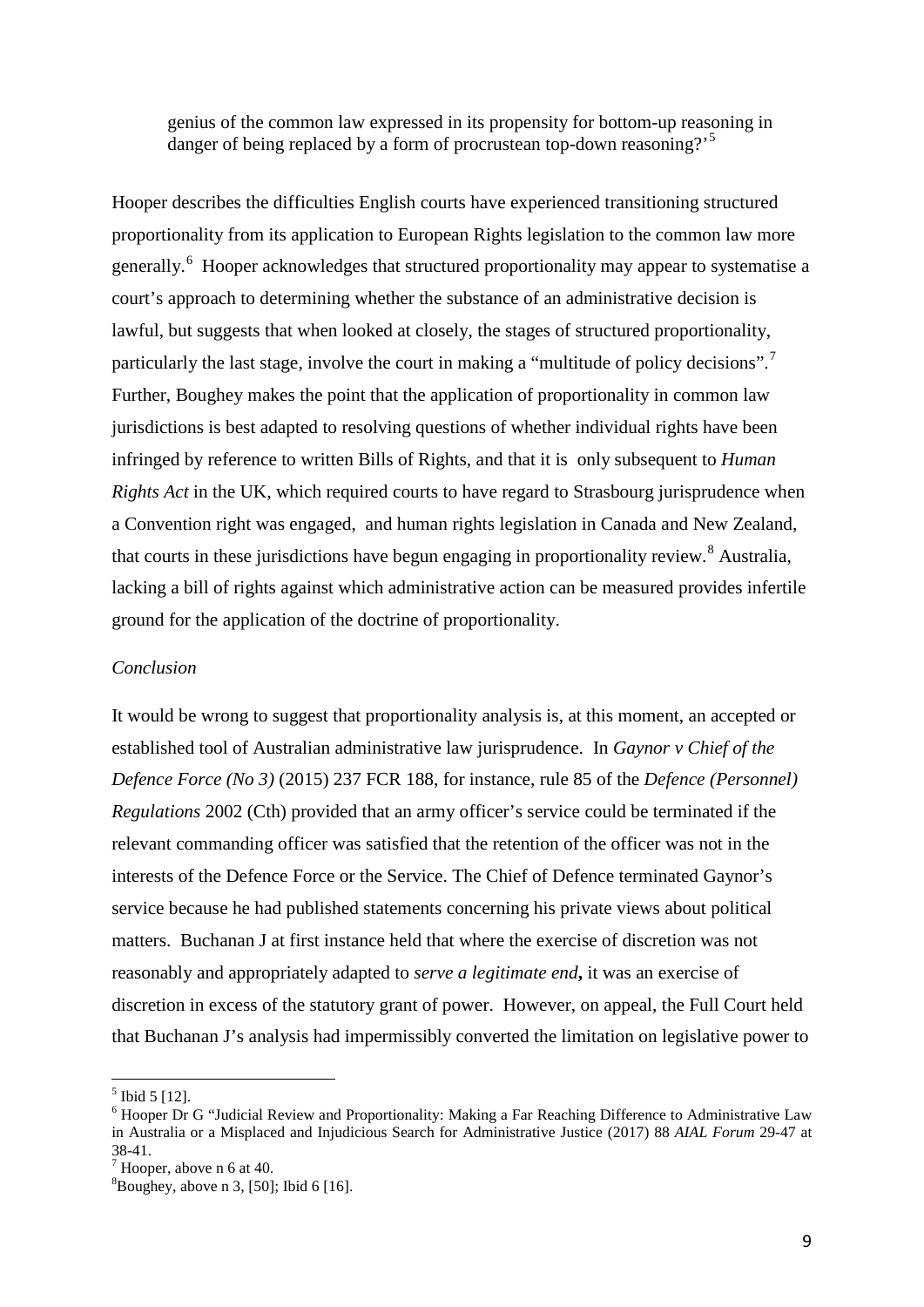an individual right. If the implied freedom was to be protected at the administrative review level, it could only be through the traditional grounds, for instance, by characterising the implied freedom as a relevant consideration that the decision-maker had failed to take into account.

Nevertheless, there is some evidence that proportionality is making inroads into Australian legal thinking:

Where proportionality analysis is applied in one area of public law it is prone to leaking into other areas in order to maintain consistency in legal reasoning. In the Australian context, the question of consistently applying structured proportionality analysis arises right at the intersection of constitutional and administrative law, namely: when legislation confers a wide discretion on an administrator, which is not itself necessarily inconsistent with the constitutional limitation, but can be exercised in a way which is inconsistent…[9](#page-9-0)

Australian courts have long confined themselves to reviewing the procedure of administrative decisions, not their substance. The High Court's decision in *Li's case* has significantly increased the jurisdiction of Australian courts to inquire into the substance. The courts, in conformity with their constitutional limits, should only exercise this enlarged jurisdiction according to principle. However, the question of whether the substance of an administrative decision can be justified by reference to the statute conferring the power remains in part a matter of impression.

The doctrine of proportionality offers a principled approach. It is no objection that proportionality is a civil law concept. The common law has always adapted civil law doctrines to supply common law deficiencies. The development of the law of frustration of contract is just one example. It is also no objection that proportionality may involve the courts in making policy or value judgment decisions. There is a distinction between the civil doctrine of proportionality used to characterise the relationship between the state and the individual as a matter of substantial justice, and the adoption by the common law of the analytical tool of structured proportionality to aid in the determination of the reasonableness of legislation infringing on freedoms. It is also no real objection that Australia, unlike other common law jurisdictions, has not legislated for human rights. While it may be true to say that proportionality analysis arose in the UK, Canada and New Zealand because of the introduction of human rights legislation in these jurisdictions, it is not true to say that, as a consequence, human rights legislation is a necessary pre-condition of the emergence of

<span id="page-9-0"></span> $9$  Bathurst, above n 3, 22 [64].